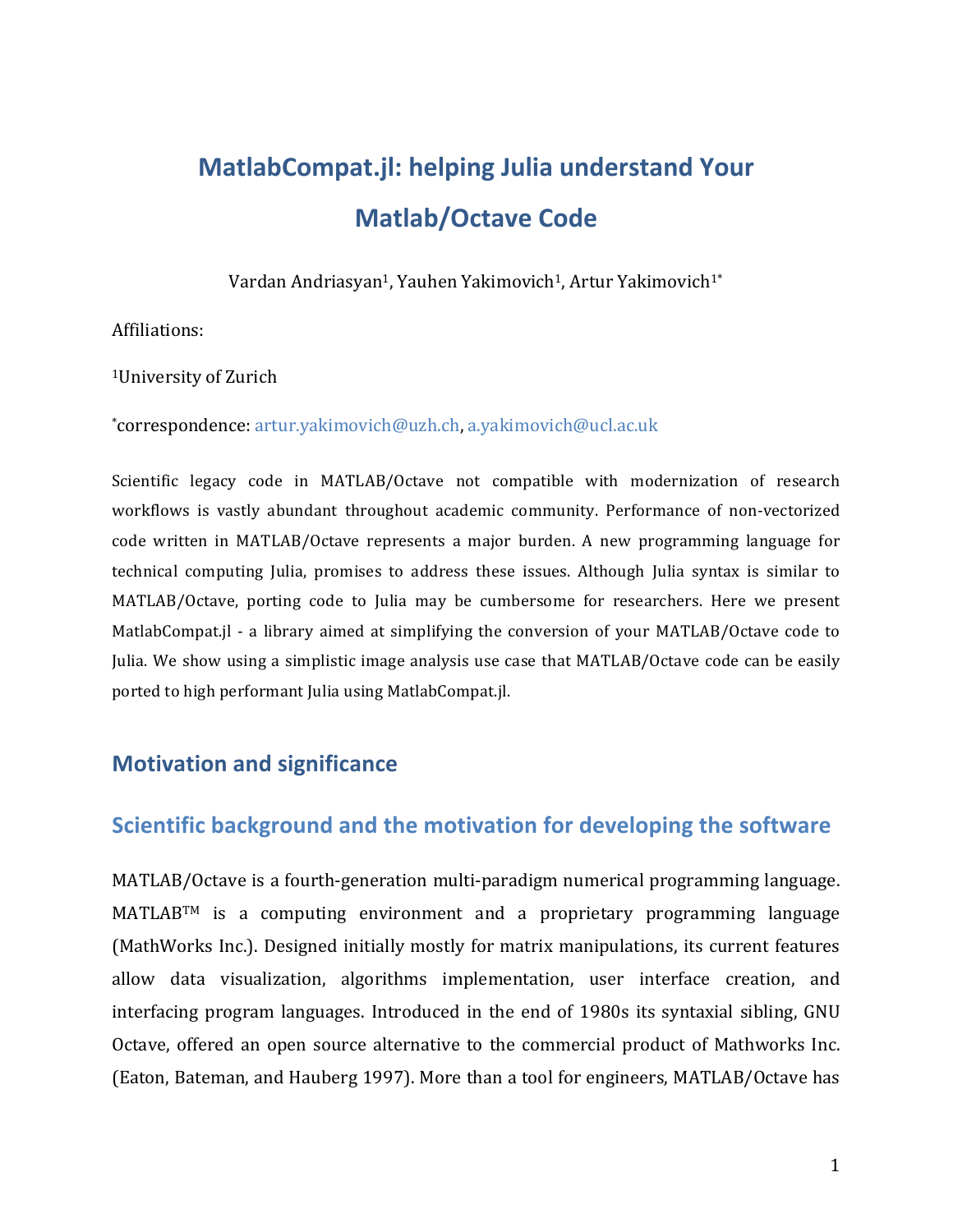become a *de facto* default tool for developing scientific code, often used to solve problems that are otherwise typical for general purpose programming languages. This lead to an accumulation of prototype-like scientific software solutions unable to scale up to the promise and, thus, limiting the research work. To address this, in recent years a number of new programming languages and frameworks have been proposed including SciPy for Python (Jones et al. 2001) (Olivier, Rohwer, and Hofmeyr 2002), SCILAB (Campbell, Chancelier, and Nikoukhah 2009), FreeMat, *jLab*, Rlab and others. While some projects managed to successfully undertake the effort of rewriting their research software into one of these new frameworks (Carpenter et al. 2006) (Kamentsky et al. 2011), for many this represents a major problem due to programming language differences. A newly introduced open source dynamic high level technical programing language Julia aims at shattering the paradigm that high level prototype code has to be inherently inefficient (Bezanson et al. 2012) (Bezanson et al. 2014). Arguably, unlike MATLAB/Octave, it is by-design effective for general-purpose programming (either as a specification language or utilized as a web language).

Julia aims at fulfilling the requirements of a language for high-performance numerical and scientific computing. To this end, Julia allows concurrent, parallel and distributed computing. It uses eager evaluation, is garbage-collected, and includes efficient libraries for linear algebra, regular expression matching, floating-point calculations, fast Fourier transforms, and random number generation. Beyond the rich basic package Julia has currently 770 packages registered, which span functionalities from audio signal processing, through CUDA interface, to Bioinformatics. Despite the young age Julia has been featured in several research papers in fields ranging from Computer Science and Technical Computing (Heitzinger and Tulzer 2014) (Knopp 2014) (Foulds et al. 2013) to Biochemistry (Baldassi et al. 2014). Having a type system with parametric types, being a dynamic programming language, and using multiple dispatch as its core programming paradigm are distinctive features of Julia language design. It provides simple ways to call C and Fortran libraries directly and, unlike MATLAB/Octave, without unnecessary glue code. Reported in (Bezanson et al. 2012) in 2012 Julia had attracted 550 mailing list subscribers, 1500 GitHub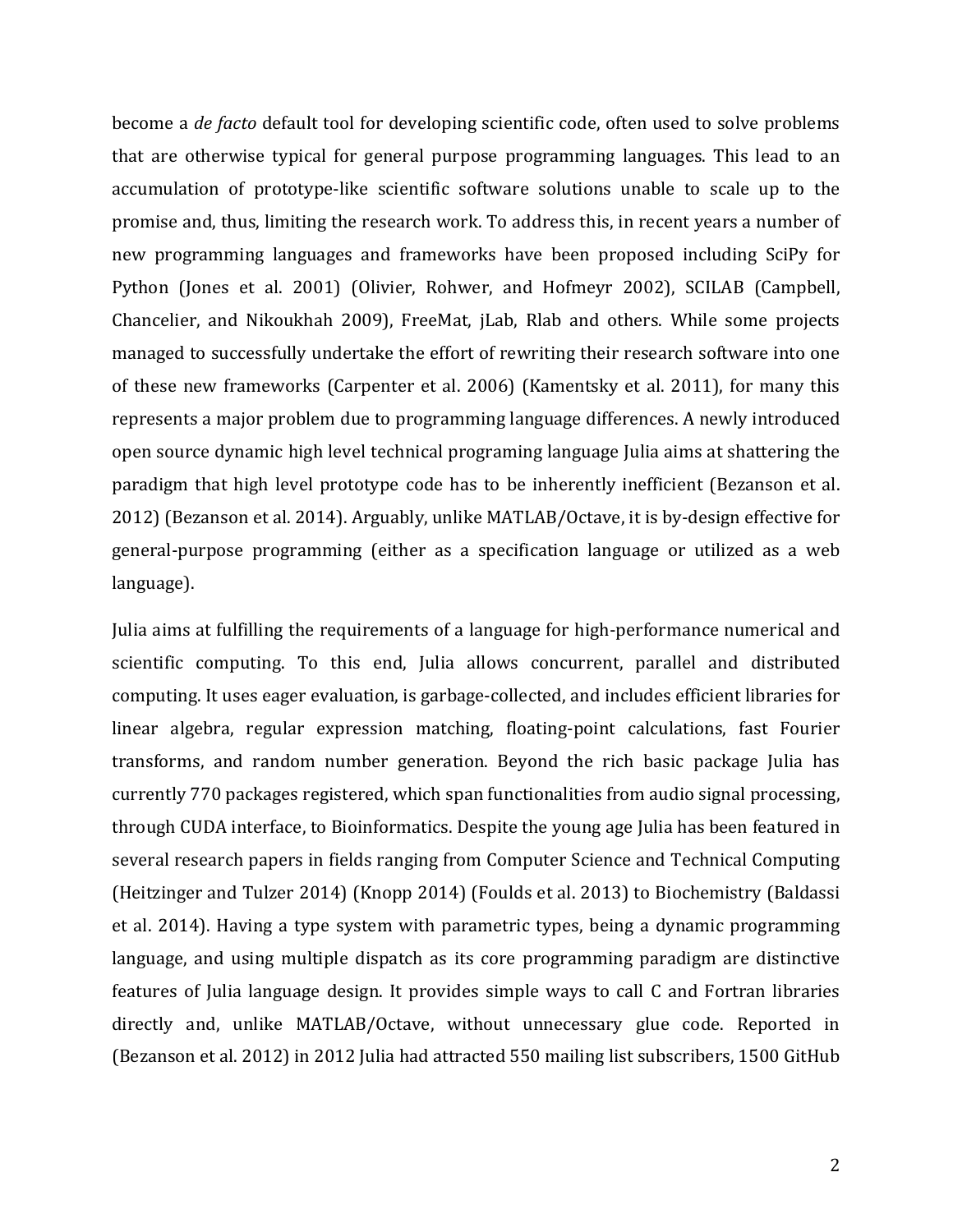followers, 190 forks, and more than 50 total contributors. To date the number of followers increased to 6251, forks to 1396 and contributors to 428.

Unlike other high level technical computing languages Julia offers symbolic metaprogramming (similar to LISP or Haskell), rich datatype system with templates support, multiple dispatch of methods allowing reusing them dynamically, and other attractive features of a modern programming language. The source code written in Julia is executed using just-in-time (JIT) compilation based on low level virtual machine (LLVM) (Lattner and Adve 2004) bytecode, which may deliver performance matching performance of the iconic C language (Bezanson et al. 2012) (Bezanson et al. 2014).

Much like MATLAB/Octave, types in Julia are run time inferred, the algorithm used for such dynamic type inference and implementation details are described in (Kaplan and Ullman 1980) (Bezanson et al. 2012). Authors mention, types may be used to make declarations, but their declaration is not required for performance (Bezanson et al. 2012). This is achieved in several dynamic optimization passes addressing the method input/output typing and targeted LLVM code generation. The latter includes standard scalar optimizations, such as strength reduction, dead code elimination, jump threading, and constant folding (see (Bezanson et al. 2012) for the details). These points may provide an incentive for the developers to switch from MATLAB/Octave to Julia. Similar to *Esperanto* of human languages, the syntax of Julia combines syntaxes of MATLAB/Octave, Python, R, Perl and other languages. However, the code written in MATLAB/Octave requires significant modifications to be understood by Julia.

## **Software importance for solving scientific problems and contribution** to the process of scientific discovery

Technical and scientific computing serves as the most fundamental scientific tool for tasks ranging from quantification of experimental results, to simulation of scientific hypotheses and making predictions for scientific fields ranging from Biology to Particle Physics. A large fraction of scientific questions in these fields are addressed using MATLAB/Octave language.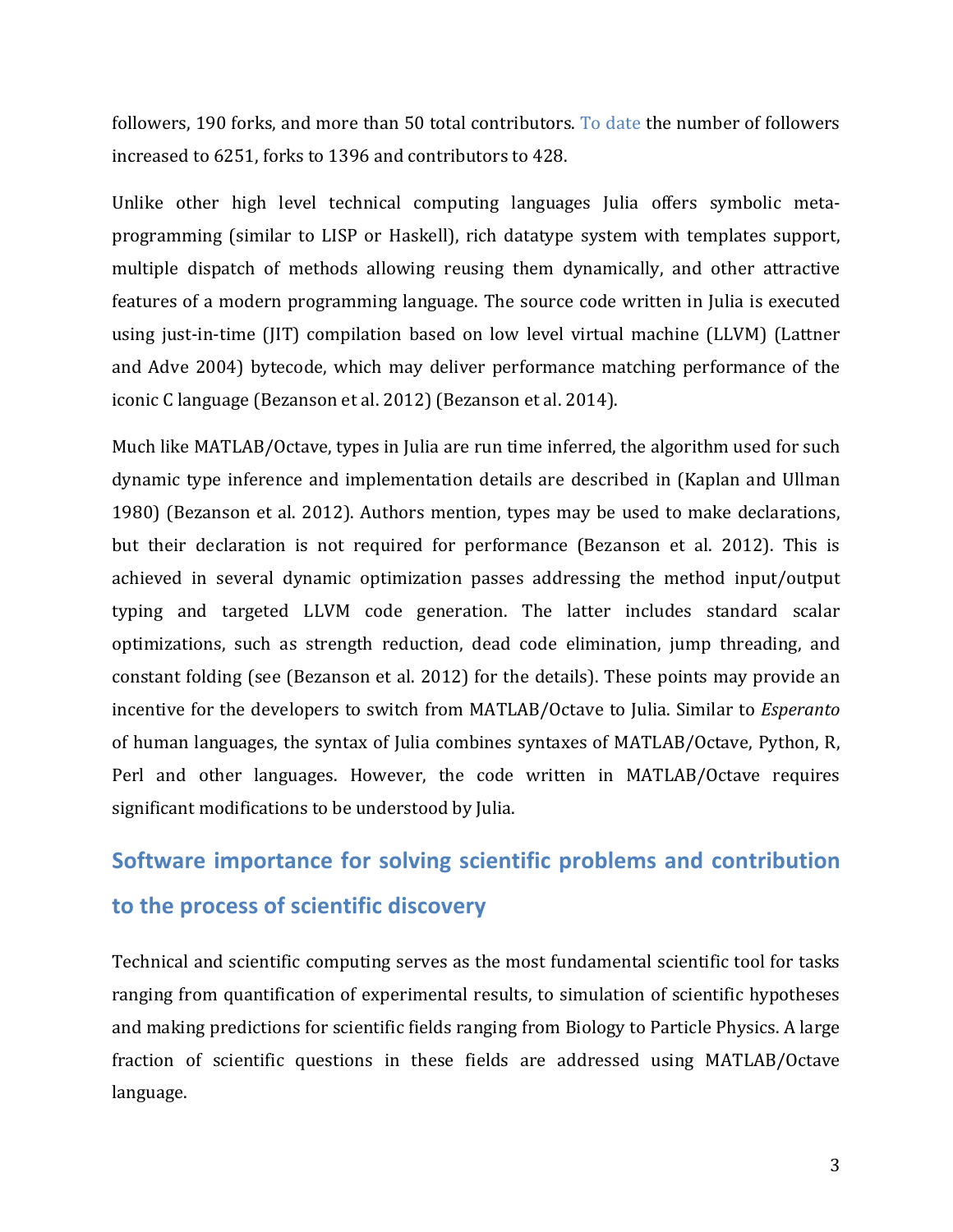Here we present MatlabCompat.jl a Julia language library aimed at simplifying the conversion of MATLAB/Octave based research software to the novel Julia technical computing language by providing one-way compatibility and MATLAB/Octave to Julia code translating modules. MATLAB/Octave is widely used to develop complex research software, e.g. in the field of image analysis (Kiss et al. 2014) (Carpenter et al. 2006). A very specific example of a scientific question to be addressed is the automated quantification of micrographs of cultured cells obtained in a phenotypical high-throughput screening (HTS). Due to a very large number of images (Rämö et al. 2014), it is impossible to perform such quantifications manually. Quantification of HTS images is addressed using among others MATLAB/Octave (Yakimovich et al. 2012) (Carpenter et al. 2006) (Rämö et al. 2014).

Using MatlabCompat.jl this scientific question can now be addressed potentially more efficiently with Julia. Beyond image analysis  $MathabCompat.$  spans a handful of functions including input/output, working with strings, linear algebra and others providing researchers with an easy-to-reach MATLAB/Octave runtime alternative. MatlabCompat.jl allows researchers to easily convert their MATLAB/Octave code into Julia and enrich their code using Julia language. The added values of such code conversion efforts include using features like dynamic types, dataframes, as well as, allowing for performance gain. To illustrate how MatlabCompat.jl helps solving typical scientific problem of experimental results quantification, below we provide a typical use case from image analysis of micrographs obtained with an automated epifluorescent screening microscope (based on published data (Yakimovich et al. 2012)).

#### **Related work**

One or two-way compatibility between different programming languages can be achieved either by manual or automatic translation, application program interface (API) based integration or, in cases of exceptional syntax similarity, by compatibility libraries. Multiple efforts on automatic translation of programming languages date to as early as 1960s (Ledley and Wilson 1962) (Irons 1961). API based integrations exists between and for multiple programming languages and platforms, including e.g. Python (Autin et al. 2012), MATLAB (Bornstein et al. 2008). Julia languages has multiple APIs based integrations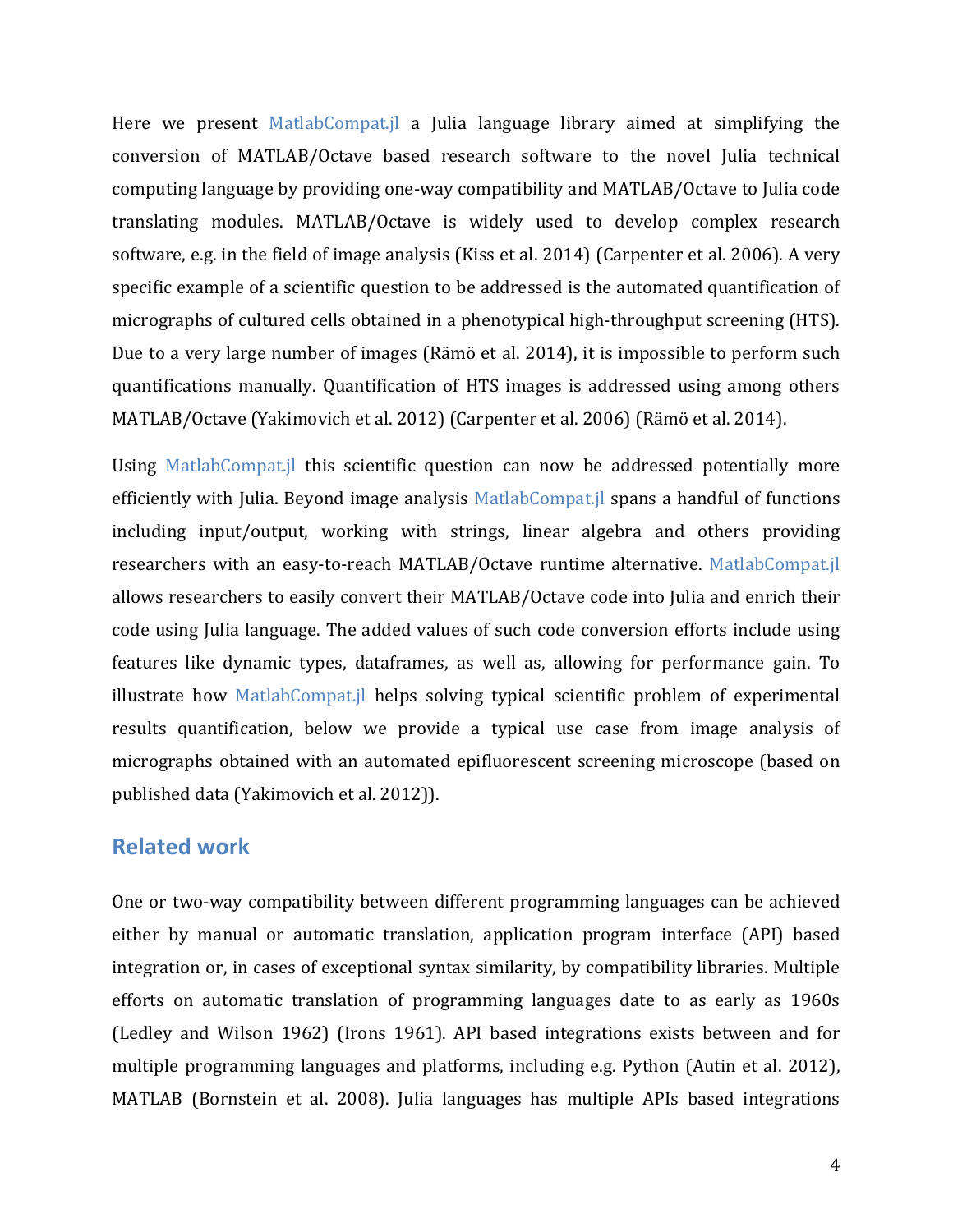working and in development, including MATLAB.jl allowing calling MATLABTM using  $MATLAB^{TM}$  engine from Julia environment. Finally, compatibility libraries typically written in the destination language are a very common way to translate not just code but also principles and practices well established in one language to another language, like e.g.  $MATLAB<sup>TM</sup>$  plotting library for Python (Hunter 2007) (Barrett et al. 2005). While calling MATLAB/Octave code from Julia is made possible by the MATLAB.jl package, there was no tool thus far assisting in conversion of MATLAB/Octave code to Julia language. Automated program translation for MATLAB/Octave into other high level programming languages poses additional practical challenges. Namely the absence of the official parsing grammar, runtime-dependent grammar parsing (interpretation), absence of strict datatyping and others.

As suggested in (Moynihan and Wallis 1991), a comprehensive high-level to high-level language translation is generally unrealistic, but should the effort be undertaken capabilities of such a converter must be chosen carefully by weighing implementation costs. In the specific case of MATLAB/Octave to Julia translation we aim for a pragmatic one-way transliteration following 'transliterate and refine' strategy described in (Waters 1988). We argue that the latter makes sense in the specific case of MATLAB/Octave to Julia translation due to the likeness of the syntax. The practical challenge of such a translator lays in ensuring compatibility across the toolboxes (more than 60 in case of MATLAB) code bases of MATLAB/Octave and Julia. To this end, the rapidly growing Julia community (discussed below and observable on  $Github$ ) has or is actively implementing overlapping functionalities independently via more than 770 Julia libraries (e.g. Images.jl etc.). Syntax wrapping hence can be an easy way to achieve toolbox compatibility (in this paper illustrated e.g. by functions compatible with "Image Processing Toolbox" by Mathworks Inc.). We argue that this means that the compatibility across the entire code base in the particular case of MATLAB/Octave to Julia translation may realistically be achieved as a community effort.

We propose to address the MATLAB/Octave to Julia compatibility using MatlabCompat.jl library package. We call for collaborative assistance on growing the functionality of the package, which can be accomplished by forking our source code through Github and pull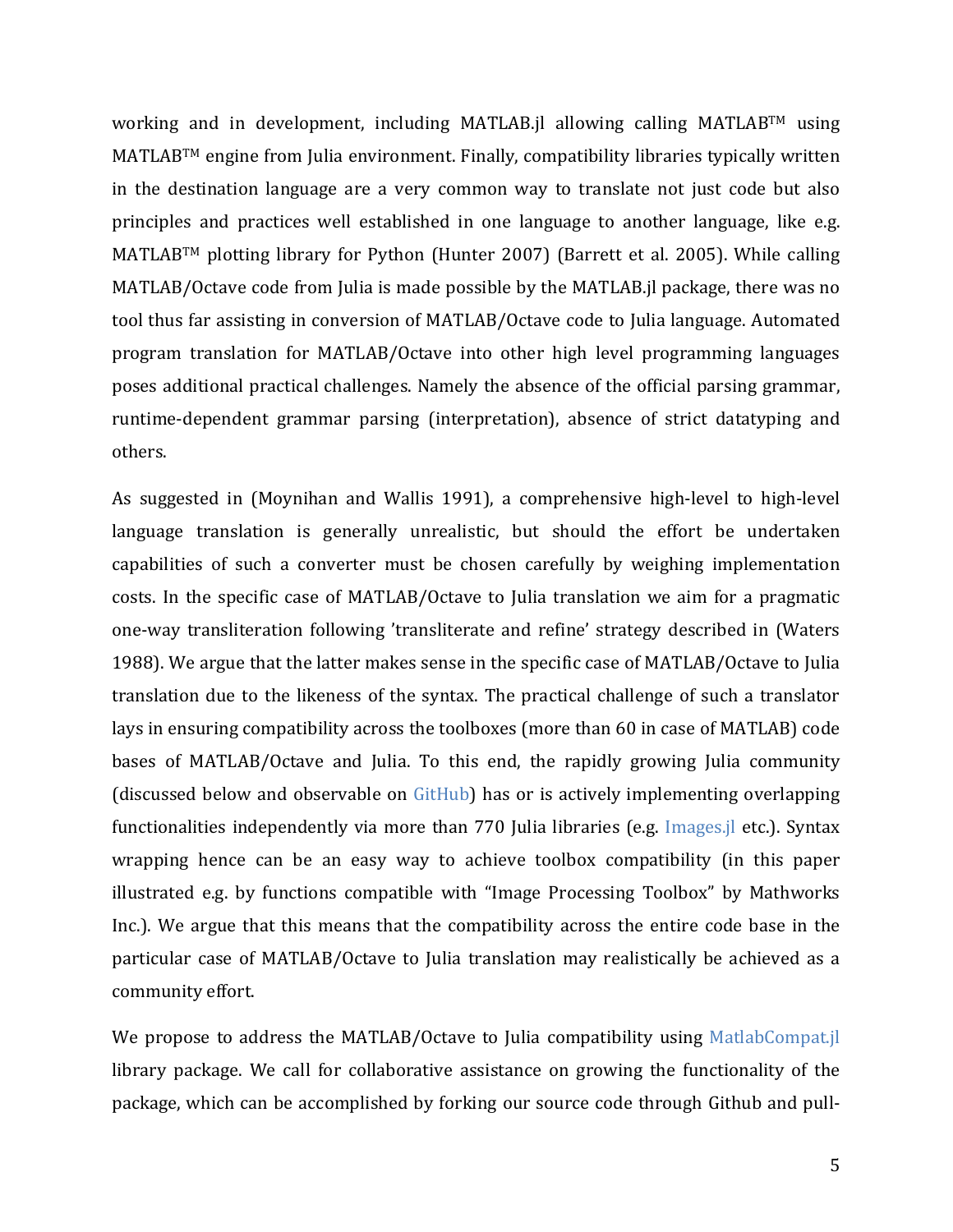requesting your improvements later on (see details on contributing below). Additionally, MatlabCompat.jl is set up as an organization on  $Github$  aimed at uniting multiple researcher working on the package and creating a developers community.

#### **Software description**

MatlabCompat.jl is a Julia language package that helps converting your code in Matlab/Octave into Julia. Much like Julia language itself MatlabCompat.jl is fully Github based and a work in progress inviting everyone to collaborate. Following a Github workflow it is set up as a Github organization, which is open for new members and the library source code is open for Github based pull requests. The longterm goal of the library is to allow effortless compatibility of Matlab/Octave research code to Julia.

A full (semantic) code conversion for high level programming languages is a highly nontrivial task. A more pragmatic and, thus, successful strategy would involve either partial translation/adaptation of the syntax of the source language to the syntax of the destination (object) language (Ledley and Wilson 1962) or usage of the library substituting (translating) the code of the source language "as is" in the environment of the destination language (Fig. 1). While first strategy is always available for a developer it's possibilities can be quickly exhausted. Therefore, the rest of the compatibility effort in MatlabCompat.jl is covered by the second strategies.

More often than not, certain code adaptation may become necessary or desired for several reasons. First, both MatlabCompat.jl and Julia language itself are in an early stage. Therefore, MatlabCompat.jl might either not cover the necessary functionality of Matlab/Octave or this functionality might be non-compatible for syntaxial and other reasons. Second, pursuing exclusively strategy 2 is very challenging in development. Third, pursuing exclusively strategy 2 developers risk creating non-optimal "stub" Julia code.

MatlabCompat.jl is helpful to simplify refactoring effort in transition from legacy Matlab/Octave code to new Julia code. The compatibility library aims to minimize naming conflicts between Matlab/Octave code reserved namespace and respective taken identifiers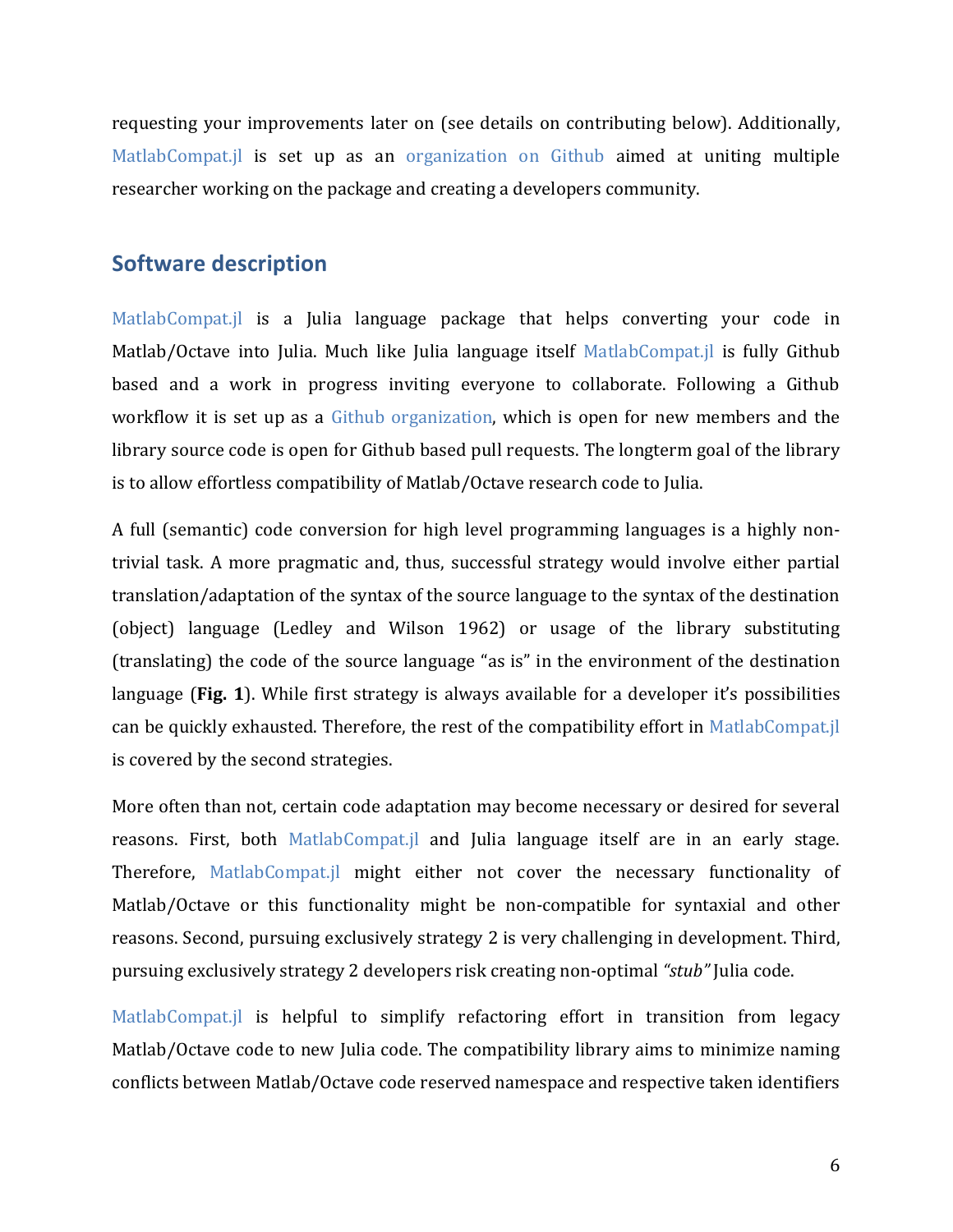in the namespace of Julia. We refer to such property in newly converted code (strategy 1, see **Fig. 1**) as minimal target-invasive (Julia-invasive) compatibility. Only in newly written or refactored (strategy 2, see Fig. 1) application code developers get fully exposed to utilization of all Julia features. Therefore developers are suggested to pursue hybrid strategy requiring code refactoring to make their Matlab/Octave work in Julia yet minimizing the effort needed to achieve it.

#### **Software Architecture**

Following the minimal Julia invasivity concept mentioned, MatlabCompat.jl has a wellstructured architecture allowing minimization of namespace conflicts with Julia's Base package (Fig. 2). A typical usage of a Julia package involves invoking *"using"* command: using MatlabCompat

The namespace conflicts between Julia and Matlab/Octave are partially inevitable given the syntaxial closeness of Julia and Matlab/Octave. E.g. the function  $max()$  in Matlab/Octave is closer to function *maximum()* in Julia, while *max()* function name is taken in Julia. To address this type of issues Julia language avoids global declarations and uses local scopes. Typically for other Julia packages invoking using with a package would export all the functions of the package into the scope. Yet in case of MatlabCompat.jl to avoid namespace conflicts with *"Base"* package, invoking the line above for MatlabCompat package would export into the scope only those functions names of which are not conflicting with *"Base"* package. To substitute the respective function from the *"Base"* package by a function from MatlabCompat.jl package with the same name (for Matlab/Octave compatibility reasons) a user would have to explicitly *import* the respective module of MatlabCompat.jl with the same naming prefix of this module or a particular symbol within such module into the scope of the converted program. Nonetheless, most of these special cases are explicitly handled by symbol export within MatlabCompat.jl. For example to use max $\bigcap$  function from MatlabCompat.jl package rather than from "Base" package - write:

using MatlabCompat, MatlabCompat.MathTools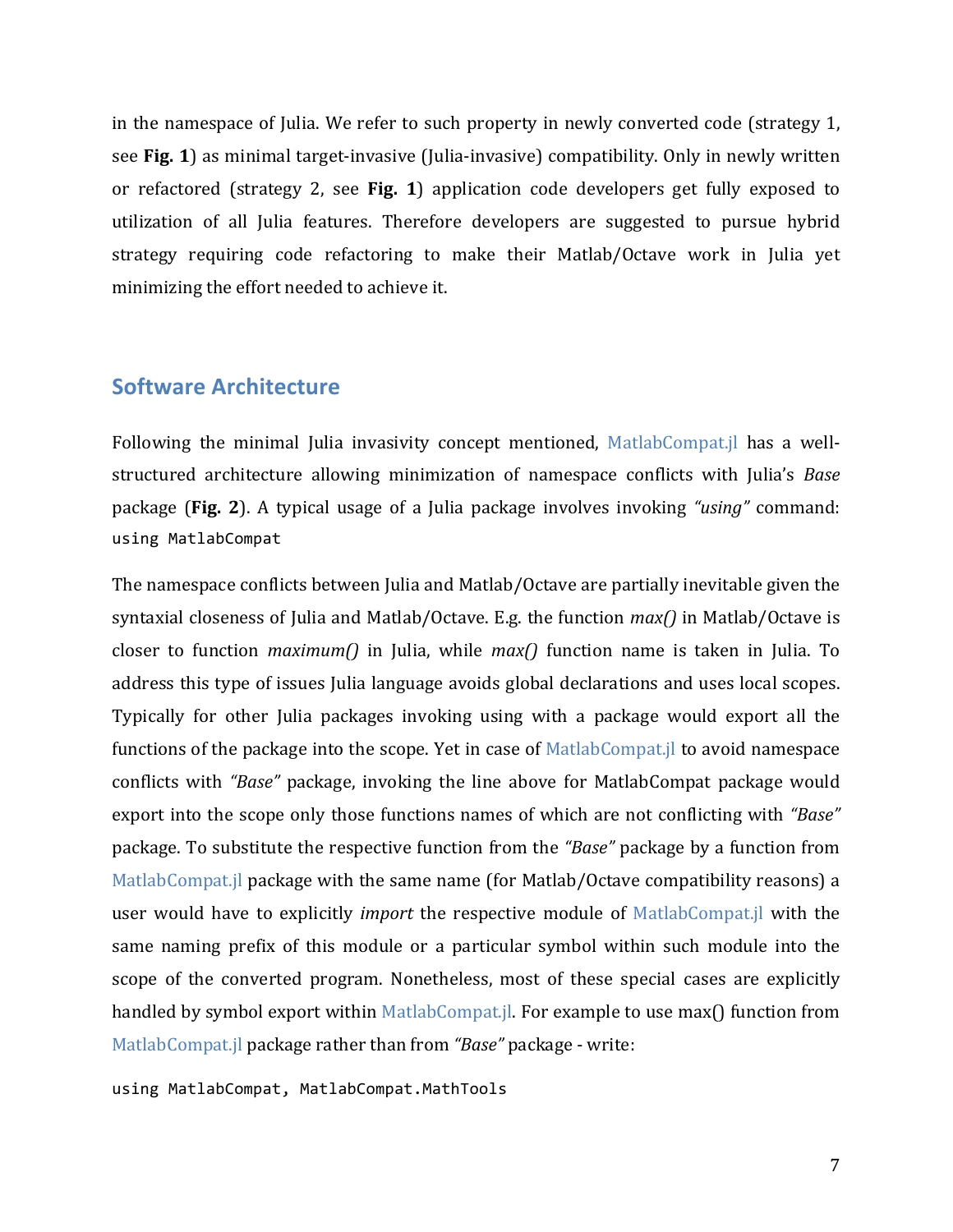#### $max([1 2 3])$

#### 3

MatlabCompat.jl follows a rather simple modules organization convention. Namely, all the modules are named with function purposes based self-explanatory names in "CamelCase" with capitalized first letter. Modules may contain submodules if necessary. All functions modules contain should be either aliases (wrappers) or re-implementations of Matlab/Octave functions named the same way. The only module representing an exception in this case is module *"Support"*, which contains helper-functions, not having an analogue neither in Matlab/Octave nor in Julia languages, necessary for other functions in the package.

#### **Software Functionalities**

Currently the major functionalities of the MatlabCompat. il include syntax aliases or reimplementations of Matlab/Octave functions organized in modules with self-explanatory naming: "StringTools", "MathTools", "ImageTools", "Support" (see **Fig. 2** and help). Like the Julia language, MatlabCompat.jl is in an active development and is actively receiving new contributions, including new modules. For an up-to-date overview of functions provided by different modules of the package please see the help. For pragmatic reasons the Matlab/Octave to Julia compatibility functions covered by  $Math$  at alabCompat.jl at the current stage are strongly shifted towards image analysis and processing functions, including e.g. *graythresh()* for Otsu thresholding (Otsu 1975), *bwlabel()* for labeling and subsequent counting of e.g. bright objects over dark background (discussed in detail below) and other functions.

#### **Sample code snippets analysis**

An example of functionality provided by the MatlabCompat.jl package standing out, but worth mentioning is covered by function *rossetta()* ("Support" module). This function is aimed to be used as the starting point for Matlab/Octave-to-Julia conversion of your code. It is aimed to parse m-files (first argument) making basic syntax changes required for the code compatibility to Julia and then save the *jl-file* (second argument) to the specified path: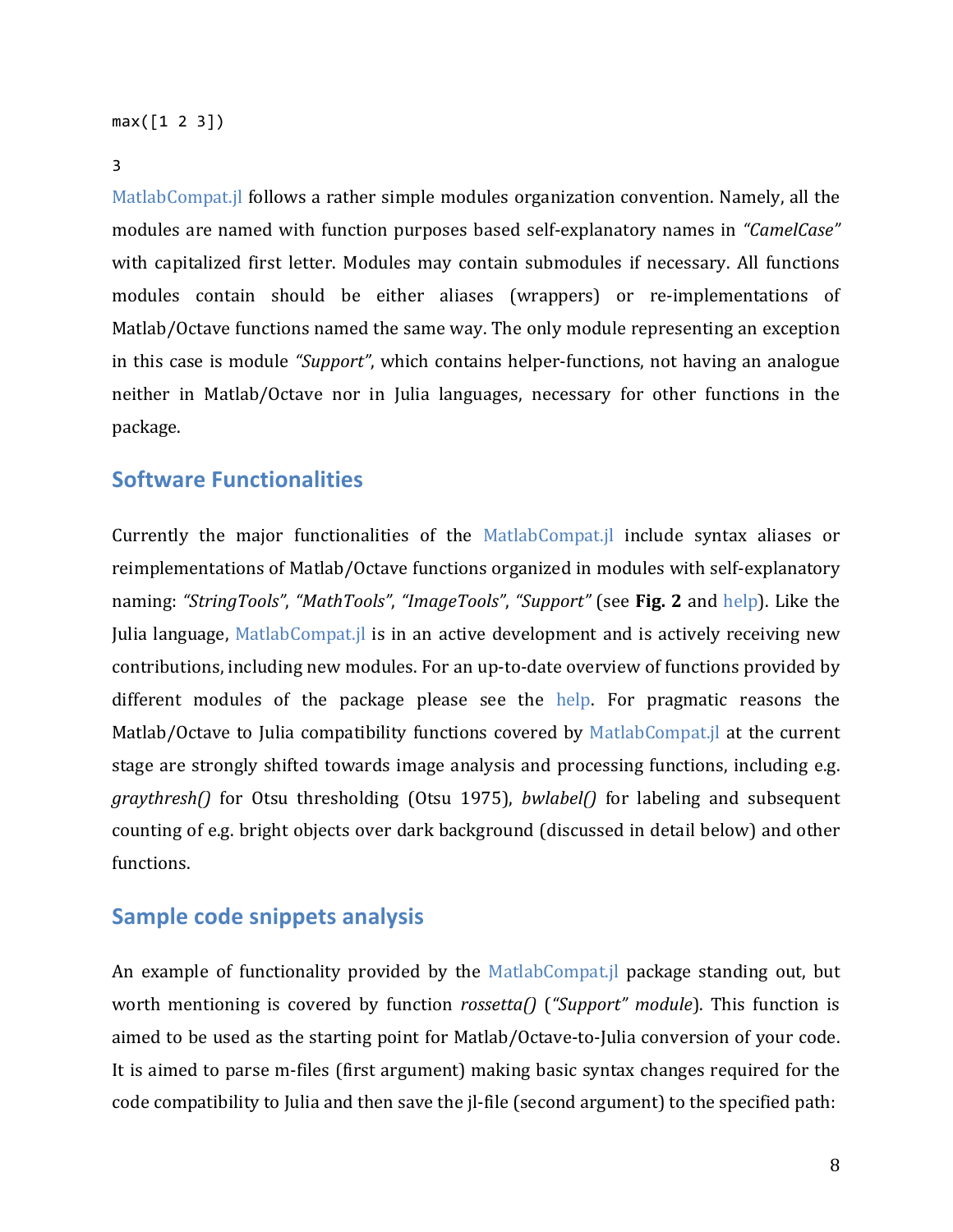using MatlabCompat

```
rossetta(janus.m, janus.jl)
```
One can test the functionality of this code using the minimalistic janus.jl program discussed below. Unless currently in development, all the functions provided by the MatlabCompat.jl package have respective test programs that exercise all the main features of the package for automated testing. Functionality of the whole package is continuously automatically tested using Travis Continuouse Integrations (CI) service.



*Figure 1. MATLAB to Julia Code Conversion Strategies*



**Figure 2. MatlabCompat Library Modules Inclusion Model Allows minimizing** *Namespace Conflicts*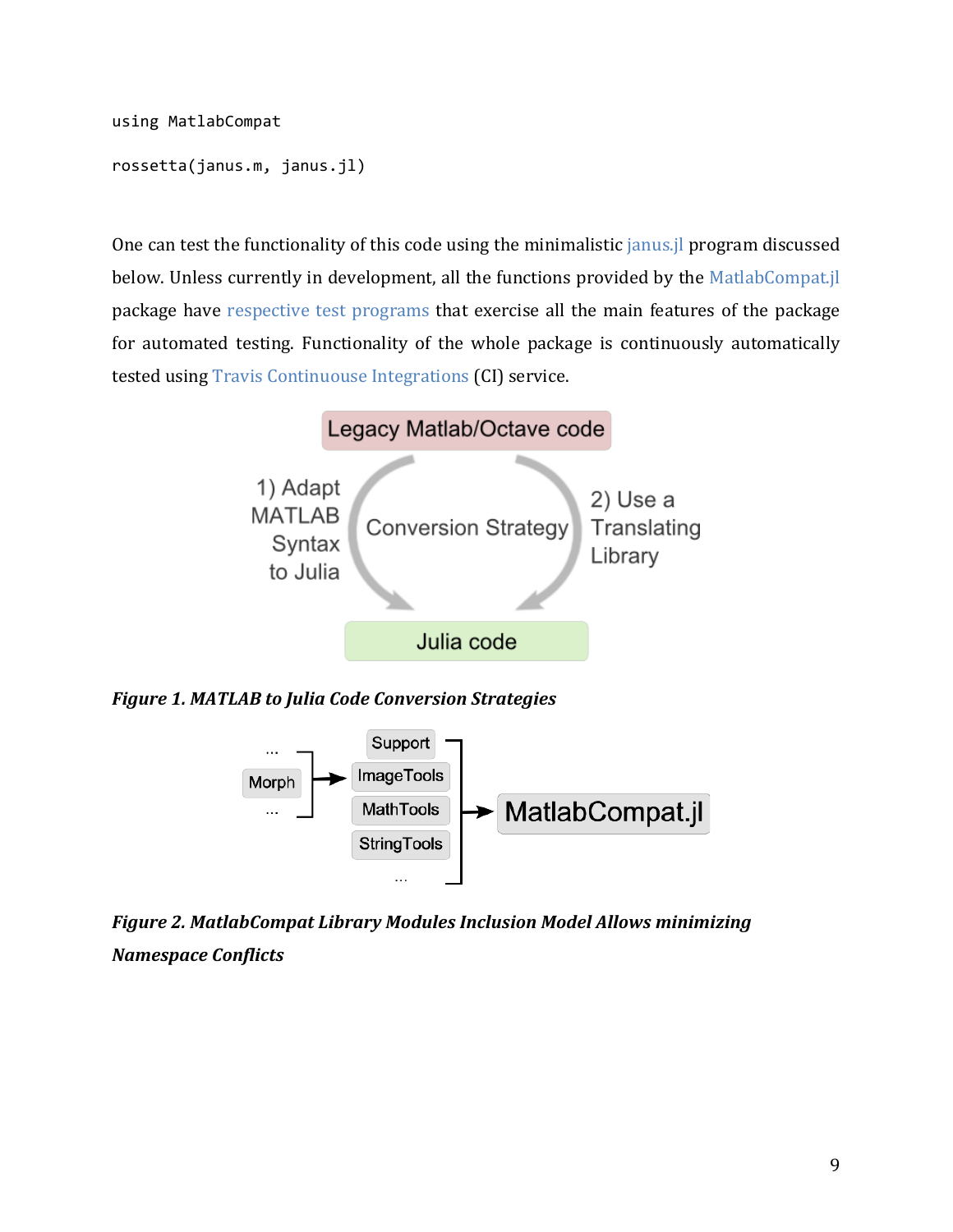

*Figure 3. Step-by-step Output of the Model Use Case Program "janus".* (A) - Output in *MATLABTM R2014A.* (B) - Output in Julia 0.3.10. (C) - Illustrative example of how simple code *in* MATLAB/Octave and it's translated version in Julia can be used to perform automatic quantification of a dataset published in (Moy et al. 2009), where the authors performed an in *vivo high-throughput screen for conditions preventing bacterial infection related death of Caenorhabditis* elegans model organisms. Based on their published dataset, worms placed in 384 microtiter plates, infected with equal amounts of Enterococcus faecalis. Respective wells *were treated with either ampicillin (treated, positive control for infection related death inhibition)* or DMSO (non-treated, mock control) or a compound of unknown efficacy (not shown here). Each well was imaged in transmission light (TL, unspecific wide-field image) or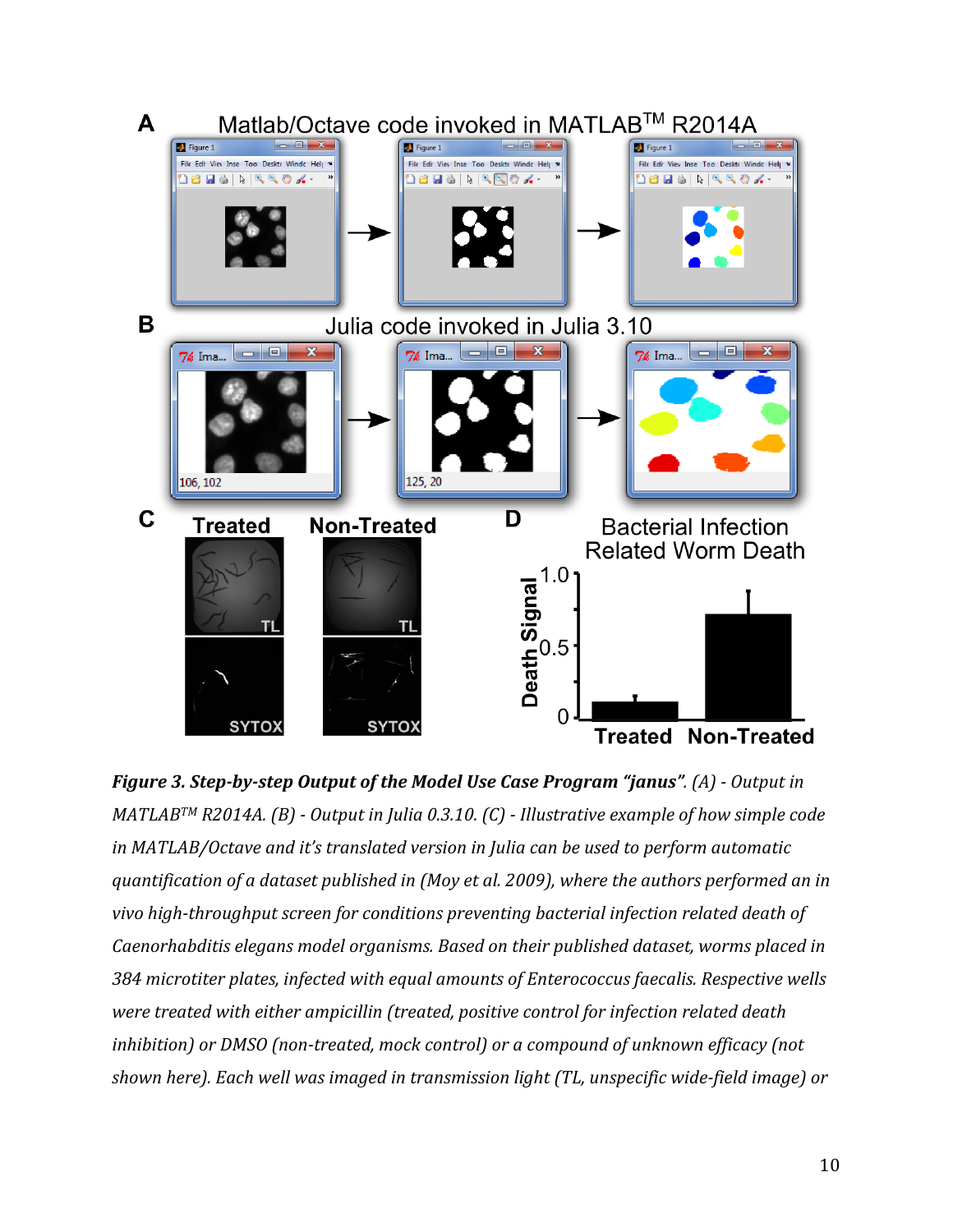*SYTOX* Orange fluorescence (specific for dead worms) (Moy et al. 2009), representative *micrographs of which are shown.* (D) - Here we have quantified from the published raw *micrographs of SYTOX Orange fluorescence micrographs for either treated or non-treated control wells using either "janus2.m" or automatically translated "janus2.jl" microprograms* with identical results. Death signal on the graph is measured as number of SYTOX Orange *positive pixels min/max normalized between 0 and 7000. Error bars correspond to the* standard deviation from three different experimental replica wells micrographs for each *condition measured in the published dataset (Moy et al. 2009).* 

#### **Illustrative Examples**

To demonstrate the functionalities of the MatlabCompat.jl library we have created *janus.m* a minimalistic image analysis program in Matlab/Octave (see **supplementary video S1**). First, the program is reading a remote image - a micrograph of cultured cells, stained with a nuclear stain (A549 human lung carcinoma cells stained with Hoechst 33342 dye from a dataset used it (Yakimovich et al. 2012)). Next the program is using Otsu (Otsu 1975) thresholding to segment (separate) bright foreground pixels from dark background pixels. Finally, the program counts connected components in the foreground pixels, which in an idealistic case is equal to the number of cellular nuclei in the picture. Fig. 3A shows MATLAB<sup>TM</sup> R2014a output upon invoking *janus.m*. Code listing for *janus.m* together with commentaries (separated by the symbol "%" in Matlab/Octave) is provided here. To ensure that the same program can be understood by Julia using MatlabCompat.jl package either a parsing step or minimal changes to the code are necessary. These changes include basic syntax adaptation like substitution of single quotes symbol (') by double quotes (")

rosetta(janus.m, janus.jl)

In case of *janus.m* the function *"rosetta()"* generates immediately Julia interpretable code (see Fig. 3B for output in Julia 0.3.10) provided here.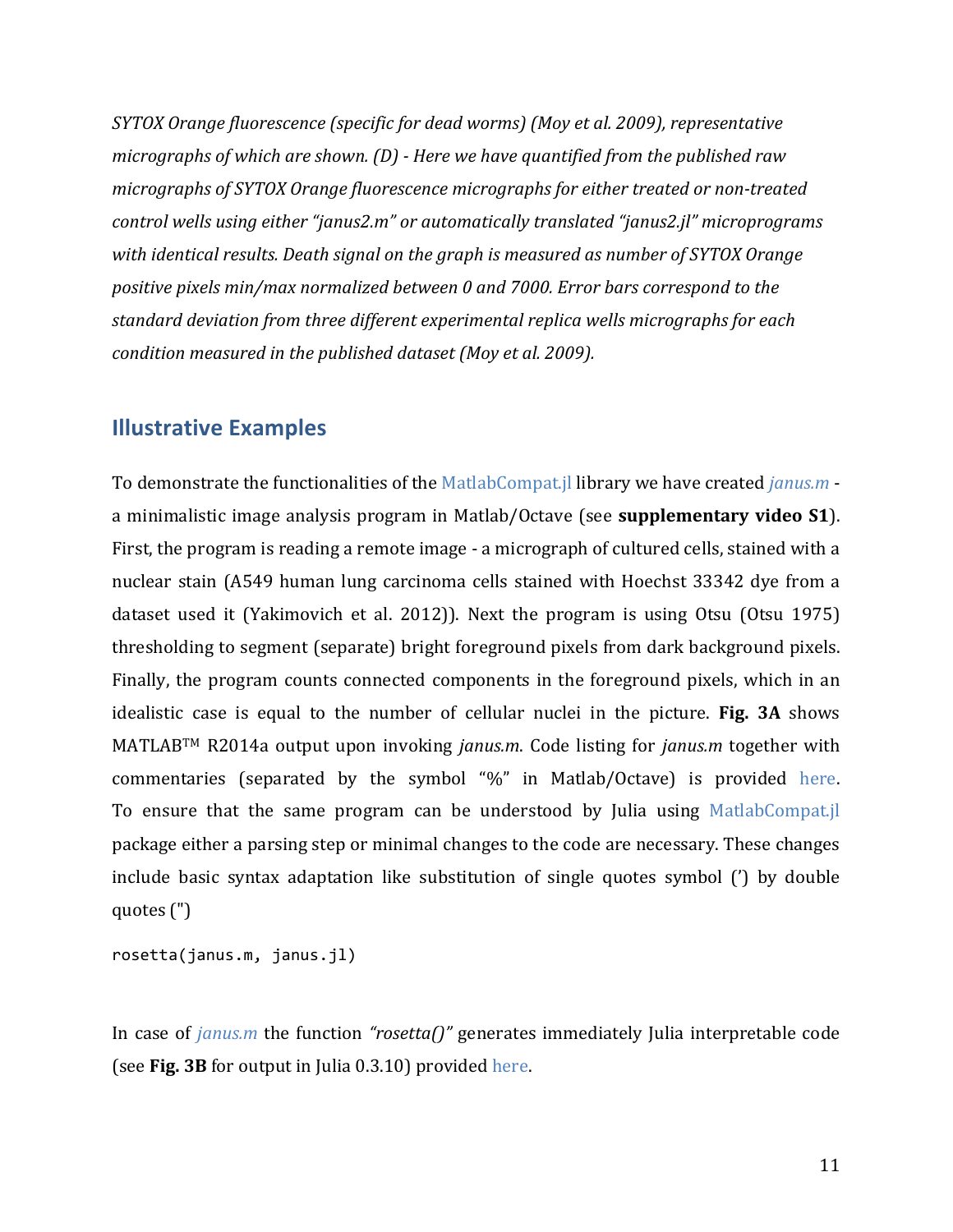To show how similarly simplistic microprogram, which can be readily automatically translated from MATLAB/Octave to Julia, can be used to address a research question in a different scientific field we have used another published dataset of an image-based screen performed for roundworm *Caenorhabditis elegans* model organism (Moy et al. 2009). The authors of that screen aimed to look for novel small compounds inhibiting *Enterococcus faecalis* bacterial infection. Their readout was fluorescence signal of SYTOX Orange dye staining specifically dead worms, while living worms remained impermeable to that dye thus emitting little or no fluorescent signal. Death of the experimental *C. elegans* worms in that study was attributed to *E. faecalis* bacterial infection (Fig. 3C). For illustration purposes, of how a simple MATLAB/Octave or Julia programs can measure such a readout we have first created the *janus2.m* MATLAB/Octave program counting foreground pixels from a fluorescence micrograph (Fig. 3D), code for which is provided here. Next, similarly to the previous example, we invoked "rosetta()" function on the *janus2.m* to automatically translate it to Julia language, yielding *janus2.jl* provided here.

Both programs gave identical fluorescence micrographs quantification results shown in **Fig. 3D**, suggesting that, as expected by the design of this published study (Moy et al. 2009), the worm death was lower in the case of treatment with the control inhibitor of *E. faecalis* bacterial infection compared to the mock control. Altogether, these examples suggest, that in the specific case of MATLAB/Octave to Julia conversion, results, readily applicable to complex research questions, can be achieved rather quickly. While, as discussed before, this might not work equally well in every case, this conversion may give better results with further development of the MatlabCompat.jl by its community.

Arguably, one of the most attractive features Julia may provide for the research software is the potential for performance optimization. To challenge the results published on the official website of the language we have executed the published standard algorithms performance tests in slightly different environment for a new version of Julia (0.3.10) and two different versions of MATLABTM (R2014a and R2015a). The tests include Fibonacci recursion (fib), parse integers (parse\_int), Mandelbrot set: complex arithmetic and comprehensions (mandel), numeric vector sorting (quicksort), slow  $\pi$ -series (pi\_sum),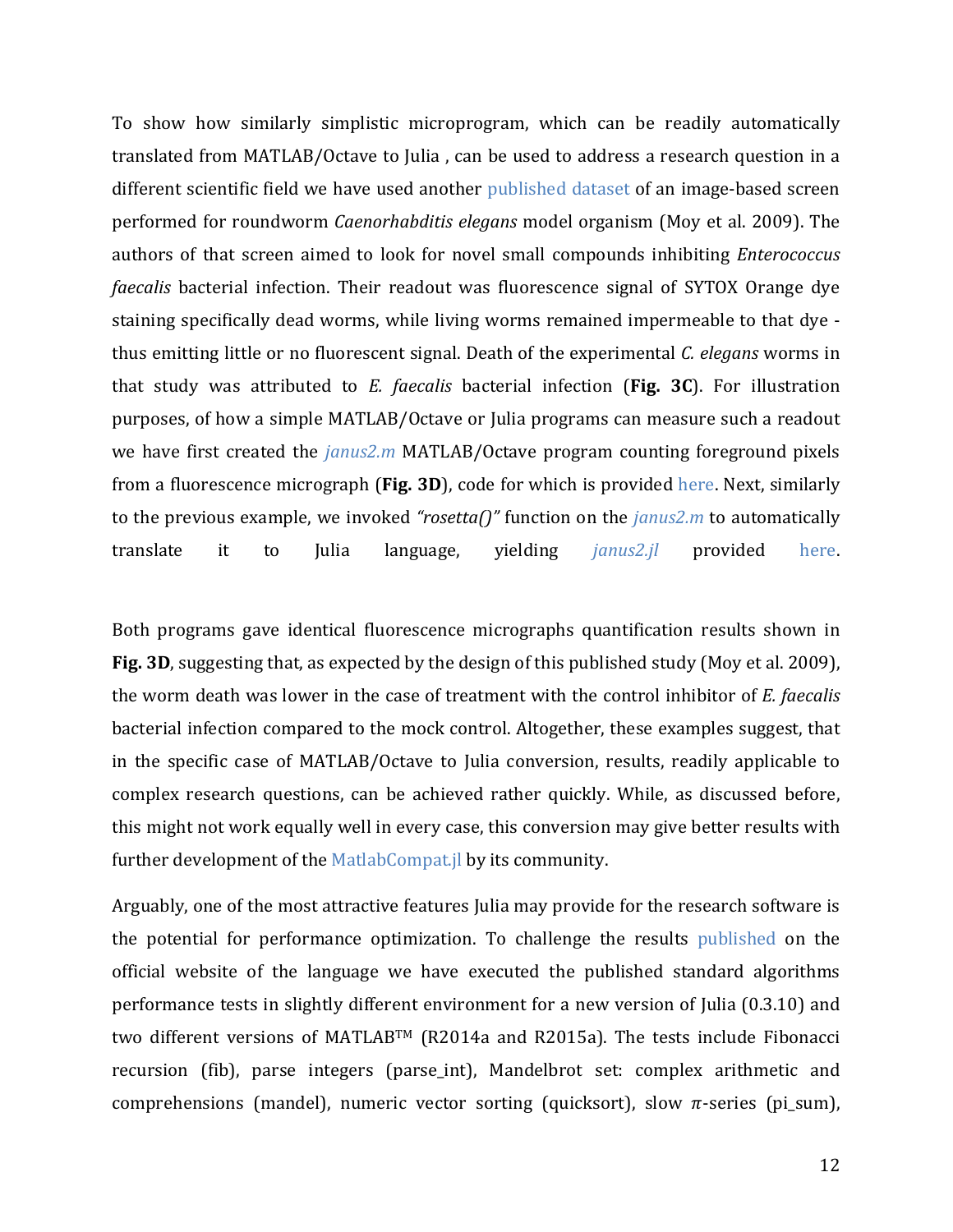random matrix statistics (rand\_mat\_stat), large random number generation and multiplication of random matrices (rand mat mul). Results (**supplementary text S2**) suggest small differences in execution time. The differences are most pronounced for Julia's most efficient Fibonacci Recursion (fib). This can be attributed to the difference in test settings and the version of the language. Despite the small differences, we were able to faithfully reproduce the pattern and the orders of magnitudes of the published results. Surprisingly MATLABTM R2015a performed slightly slower than R2014a in our test environment. We have next compared the execution times of our model image analysis program identical to "*janus.m*" and "*janus.jl*". Median results of 1000 iterations in the test environment mentioned above suggested that MATLABTM R2014a performed 0.29 folds of Julia 0.3.10 and R2015a 0.30 folds of Julia 0.3.10. We concluded that performance of Julia and MATLABTM was comparable for this specific case. This may be caused by the fact that  $MATLAB<sup>TM</sup>$  is highly optimized for vector operations used in this program.

#### **Impact**

Research code written in Matlab/Octave is used in many scientific and engineering disciplines. Multiple scripts written and used in research groups across the world serve in research tasks from data acquisition to analysis and visualization. Porting the Matlab/Octave code to Julia using MatlabCompat.jl may significantly broaden the applicability of their code. Features of Julia language can significantly improve research process and the exchange of tools and datasets. These features include flexible Perl-like regular expression for text parsing, R-like dataframes for working with large scientific, Python-like (IPython) browser based integrated development environment (IJulia package), ability to turn prototype code into a web-applications, easy-to-use web based cloud computing environment provided by Juliabox and many others. Performance optimization of the code combined with using the cloud solutions for Julia for a noncomputational research group can mean budget and infrastructure needs could differ between few laptops and a full scale computer cluster needed to accomplish a research project. This, in turn, can have profound implications for feasibility of a large number of research projects.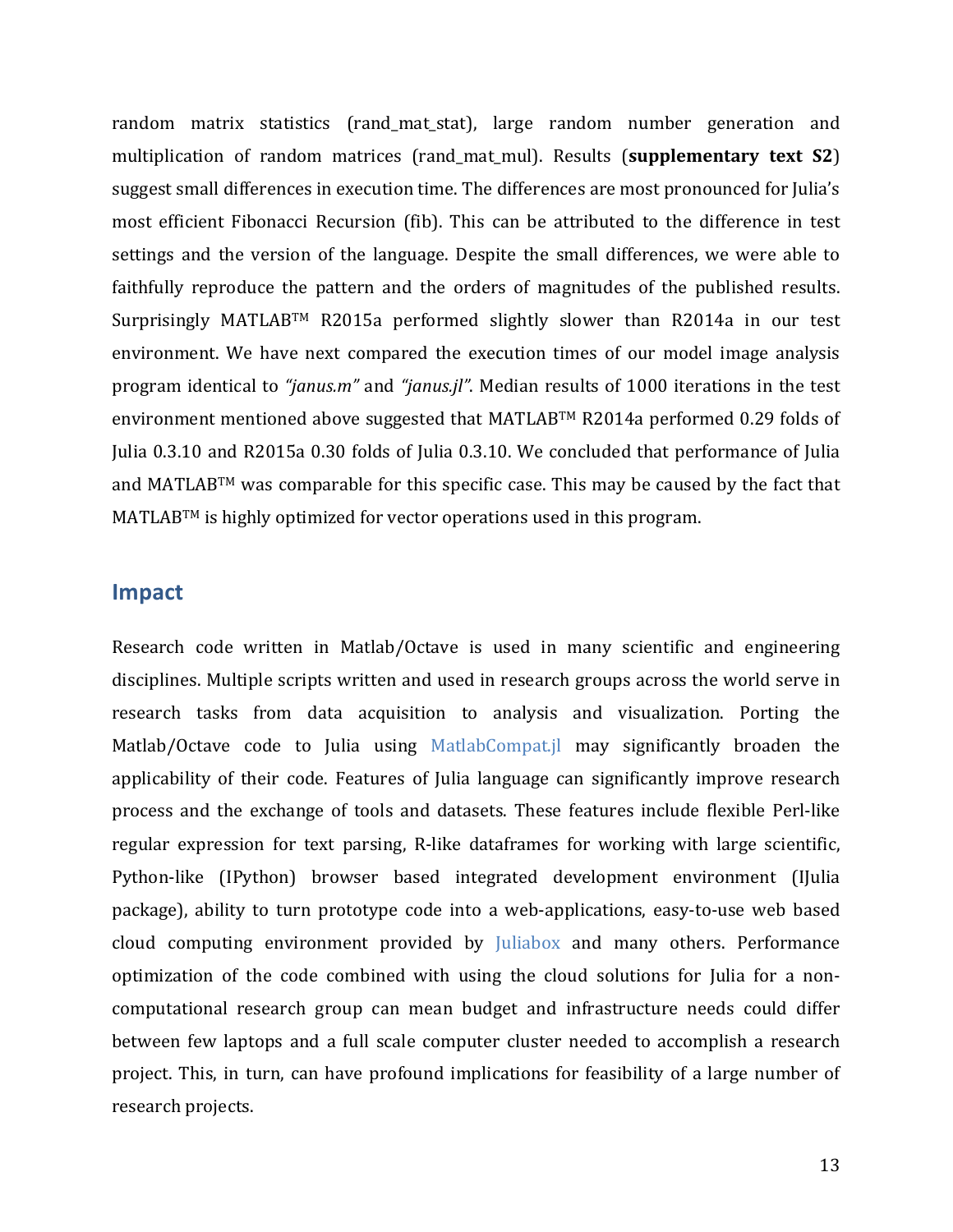MatlabCompat.jl has been included in Julia's official packages and is widely discussed across the community. We hope attract more code developers to the crowd-based MatlabCompat.jl development. For this purpose the development of the package is based on Github organization rather than an individual account. By this we hope to establish a community board and maximize the involvement into the project.

#### **Conclusions**

We have developed MatlabCompat.jl - a Julia package aimed to assist conversion of Matlab/Octave code to Julia providing one-way compatibility between these languages. Being a library package, MatlabCompat.  $i$  code is by definition reusable and ment to be taken up by the community. We welcome contributions from the community following the contribution guide. Quality of our software is continuously monitored by test programs that exercise all the main features of the software in a CI environment. Furthermore, all the code written using MatlabCompat.jl can easily be portable to other platforms including mobile through JuliaBox web service. We show practical applicability of the software on a simplistic Matlab/Octave image analysis script ("janus.m"). This scripts is readily executable in MATLABTM R2014a and, upon simple parsing by a MatlabCompat.jl function  $(rosetta())$  converting it to "janus.jl", the script is readily executable in Julia  $0.3.10$ .

We were able to reproduce performance comparison tests published on the official website of Julia within the order of magnitude of execution time, suggesting a much higher performance of Julia implementation of Fibonacci recursion over MATLABTM. While our test environment was different, we argue that it was closer to the "out-of-the-box" user experience on a modern desktop computer. Furthermore, we believe it was important to reconfirm the performance test results in a slightly different (potentially less optimized) environment to show the stability and reproducibility of those results.

The three orders of magnitude faster performance of Julia compared to  $MATLAB^{TM}$  can be explained by the fact that Fibonacci recursion is a great representation of algorithms programmed using nested loops. However, performance of our test use case program was slightly lower in Julia, than in MATLABTM. This can be explained by the fact that MATLABTM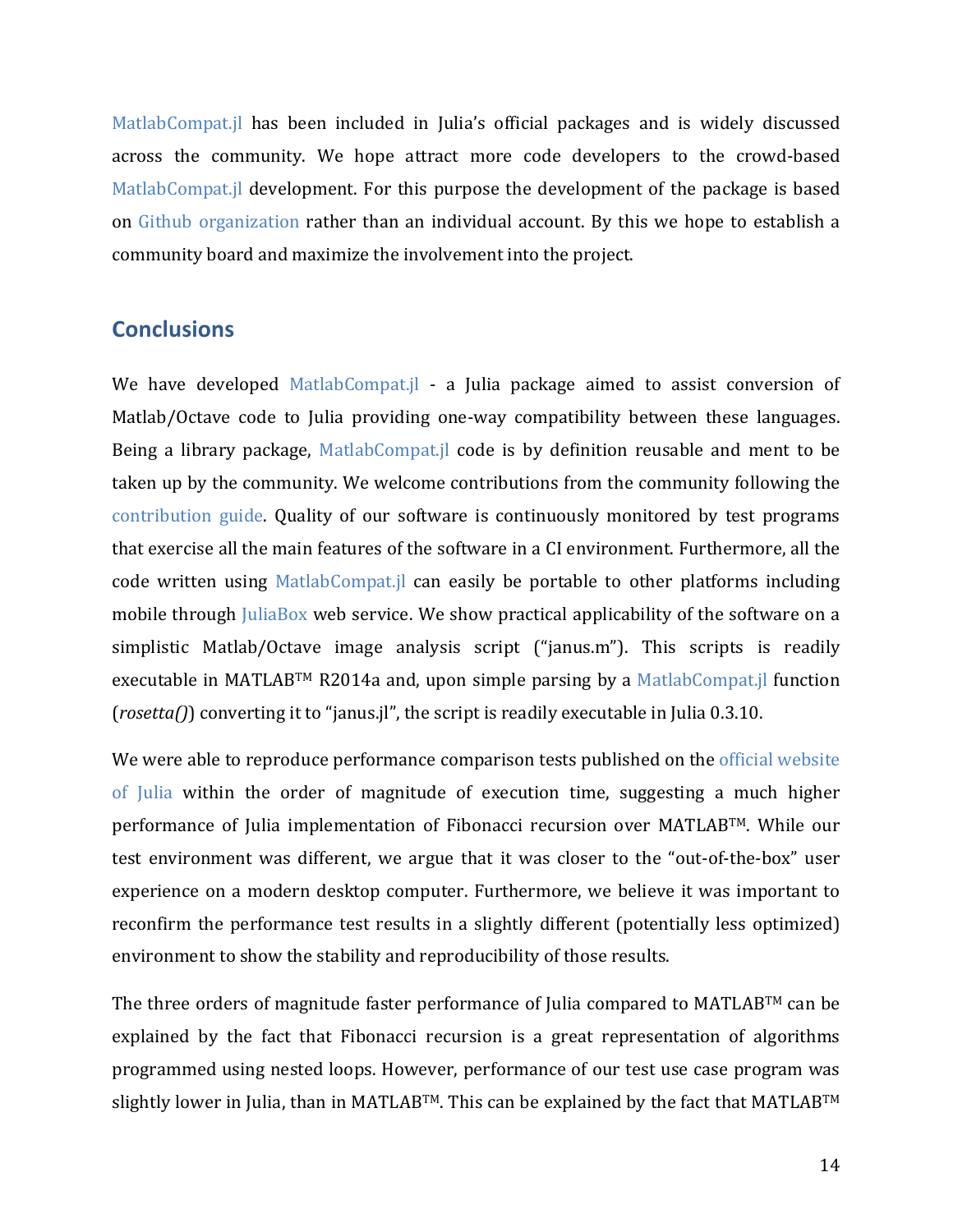is highly optimized for vectorized tasks. These test results suggest a word of caution: not every type of code converted from Matlab/Octave will be faster in Julia compared to  $MATLAB<sup>TM</sup>$ . However, this might change once it will be made possible to easily generate binaries from the source code - i.e. static compilation.

Altogether, our results suggest that converting Matlab/Octave code to Julia may significantly improve performance of research software requiring large amount of iterations. However, this is a subject to algorithms used, software implementation, input data and other details. MatlabCompat.jl can assist in accomplishing such a conversion effort. We invite the community to help further develop MatlabCompat.jl, which can ultimately improve the functionality and performance of the research software.

### **Acknowledgements**

We would like to thank Prof. Urs Greber and Dr. Ivo Sbalzarini for scientific discussions and motivation for completing the work. Additionally we would like to thank Julia community for help, recognition and the warm welcome.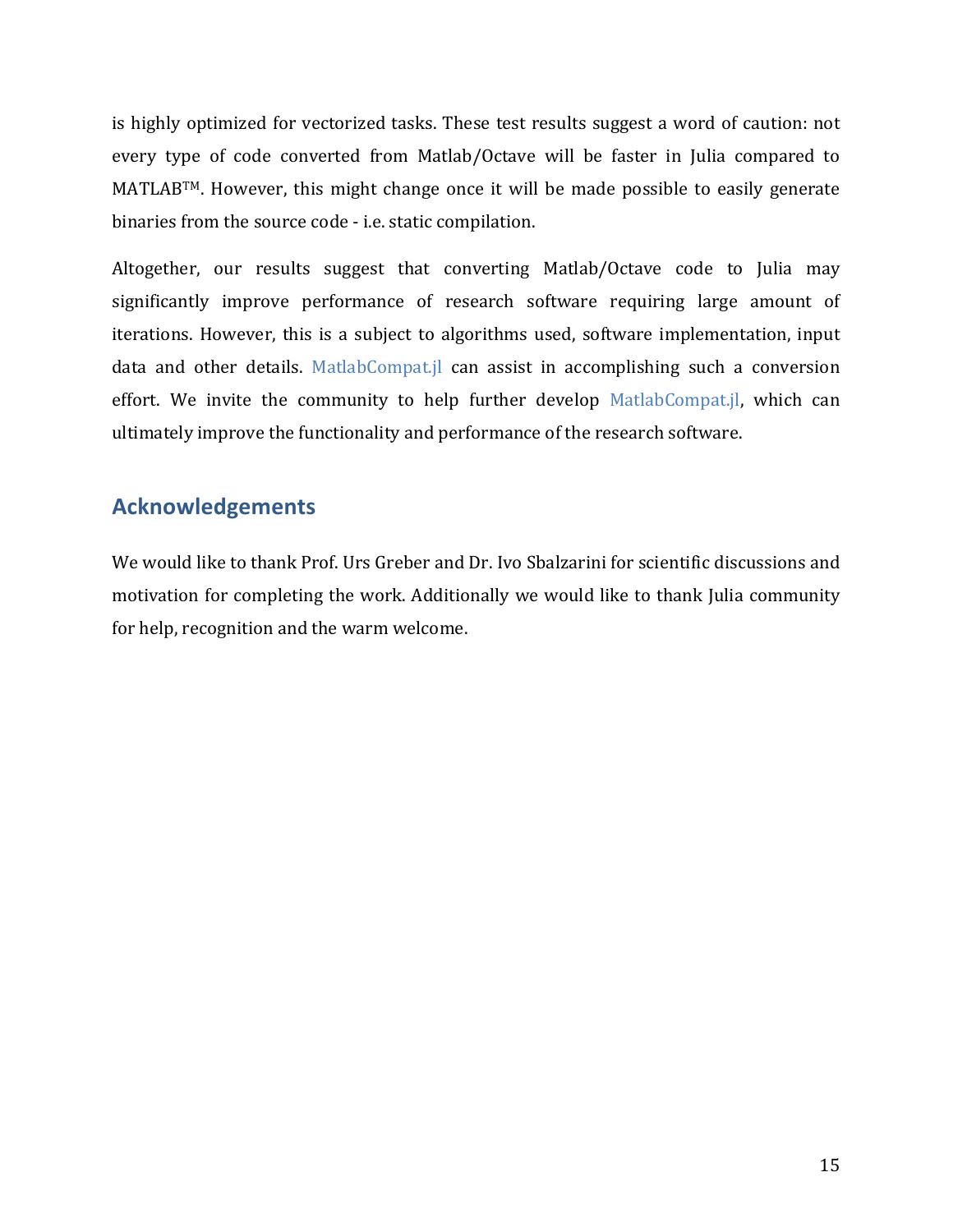## **Required Metadata**

## **Current code version**

Required metadata listing can be found in Tab. 2

#### *Code metadata*

|                | Nr. Code metadata description                 | Please fill in this column |
|----------------|-----------------------------------------------|----------------------------|
| C <sub>1</sub> | Current code version                          | v0.1.2                     |
| C <sub>2</sub> | Permanent link to code/repository             | Source code                |
| C <sub>3</sub> | Legal Code License                            | <b>MIT</b>                 |
| C4             | Code versioning system used                   | git (Github)               |
| C <sub>5</sub> | Software code languages, tools,               | Julia                      |
| C6             | <b>Compilation requirements</b>               | NA                         |
| C7             | Link to developer documentation/manual Manual |                            |
| C8             | Support email for questions                   | artur.yakimovich@uzh.ch    |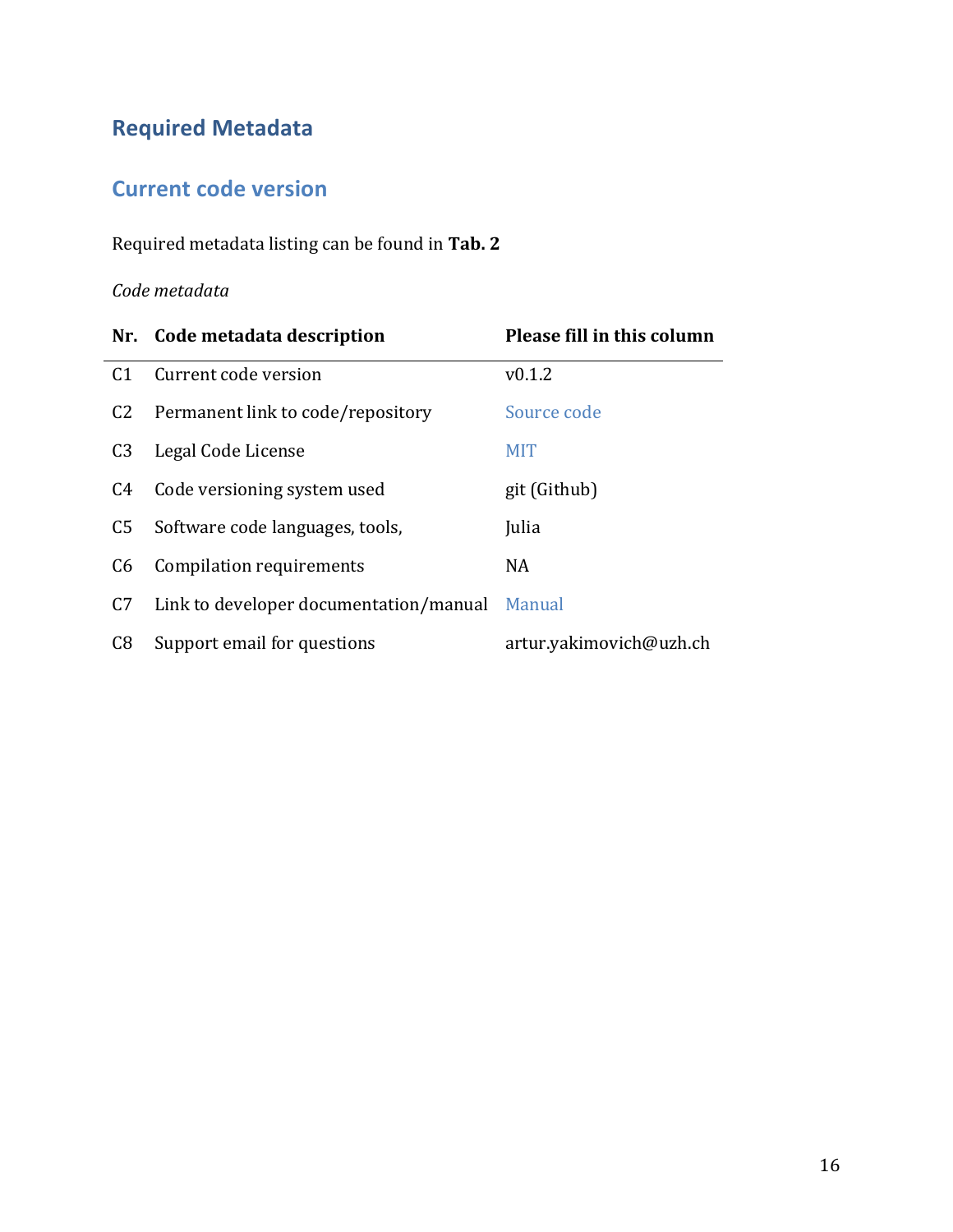### **References**

Eaton, John Wesley, David Bateman, and Søren Hauberg. 1997. Gnu Octave. Network thoery.

Jones, Eric, Travis Oliphant, P Peterson, and others. 2001. "Open Source Scientific Tools for Python." Scipy.

Olivier, B.G., J.M. Rohwer, and J.-H.S. Hofmeyr. 2002. Molecular Biology Reports 29 (1/2). Springer Science \$\mathplus\$ Business Media: 249-54. doi:10.1023/a:1020346417223.

Campbell, Stephen L., Jean-Philippe Chancelier, and Ramine Nikoukhah. 2009. "Modeling and Simulation in Scilab." In Modeling and Simulation in Scilab/Scicos with ScicosLab 4.4, 73-106. Springer New York. doi:10.1007/978-1-4419-5527-2\_3.

Carpenter, AE, TR Jones, MR Lamprecht, C Clarke, IH Kang, O Friman, DA Guertin, et al. 2006. "CellProfiler: Image Analysis Software for Identifying and Quantifying Cell Phenotypes.." Genome Biol 7: R100.

Kamentsky, L, TR Jones, A Fraser, MA Bray, DJ Logan, KL Madden, V Ljosa, C Rueden, KW Eliceiri, and AE Carpenter. 2011. "Improved Structure, Function and Compatibility for CellProfiler: Modular High-Throughput Image Analysis Software.." Bioinformatics 27: 1179–80.

Bezanson, Jeff, Stefan Karpinski, Viral B Shah, and Alan Edelman. 2012. "Julia: A Fast Dynamic Language for Technical Computing." ArXiv Preprint ArXiv:1209.5145.

Bezanson, Jeff, Alan Edelman, Stefan Karpinski, and Viral B Shah. 2014. "Julia: A Fresh Approach to Numerical Computing." ArXiv Preprint ArXiv:1411.1607.

Heitzinger, Clemens, and Gerhard Tulzer. 2014. "Julia and the Numerical Homogenization of PDEs." In 2014 First Workshop for High Performance Technical Computing in Dynamic Languages. Institute of Electrical & Electronics Engineers (IEEE). doi:10.1109/hptcdl.2014.8.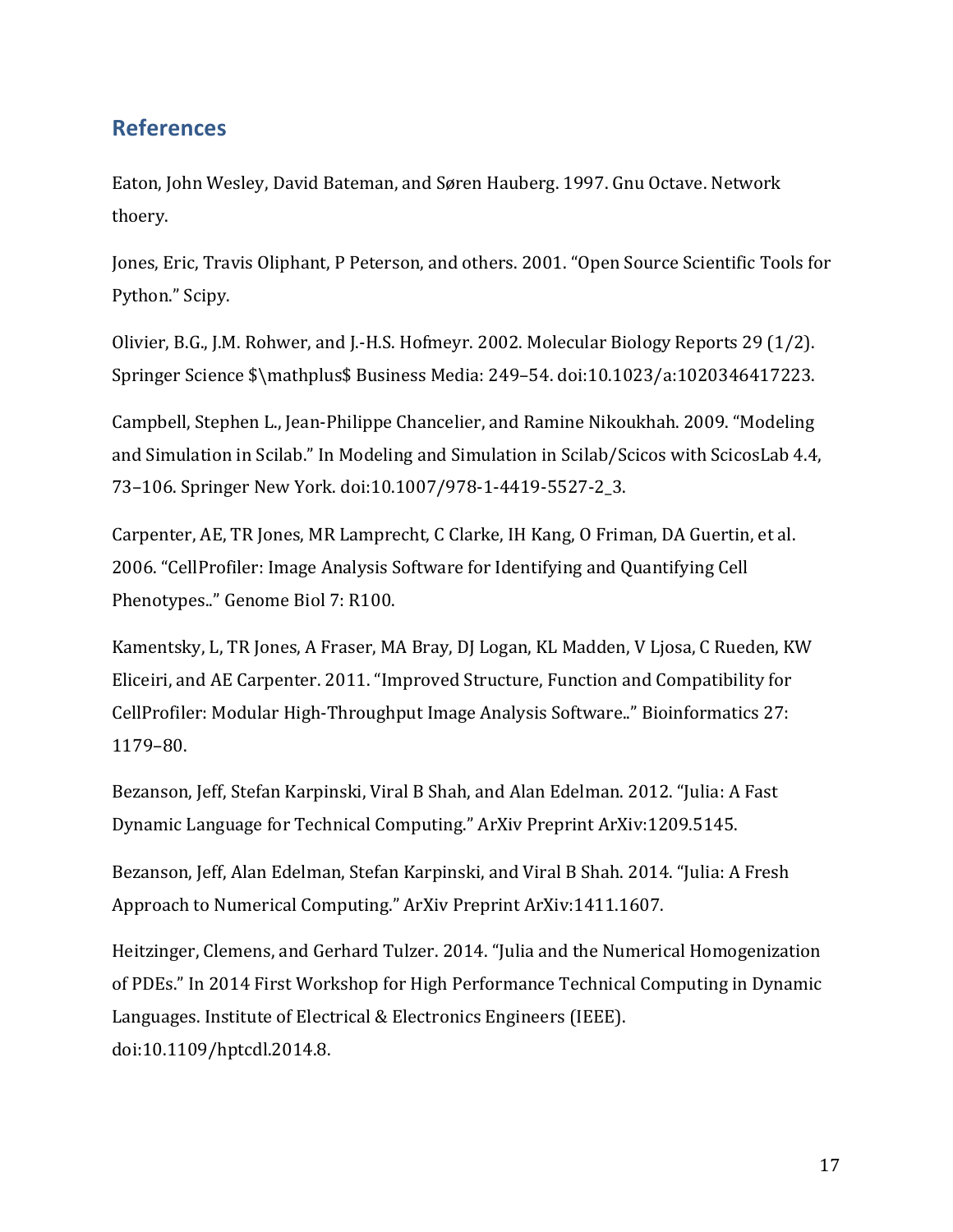Knopp, Tobias. 2014. "Experimental Multi-Threading Support for the Julia Programming Language." In 2014 First Workshop for High Performance Technical Computing in Dynamic Languages. Institute of Electrical & Electronics Engineers (IEEE). doi:10.1109/hptcdl.2014.11.

Foulds, James, Levi Boyles, Christopher DuBois, Padhraic Smyth, and Max Welling. 2013. "Stochastic Collapsed Variational Bayesian Inference for Latent Dirichlet Allocation." In Proceedings of the 19th ACM SIGKDD International Conference on Knowledge Discovery and Data Mining - KDD 13. Association for Computing Machinery (ACM). doi:10.1145/2487575.2487697.

Baldassi, Carlo, Marco Zamparo, Christoph Feinauer, Andrea Procaccini, Riccardo Zecchina, Martin Weigt, and Andrea Pagnani. 2014. "Fast and Accurate Multivariate Gaussian Modeling of Protein Families: Predicting Residue Contacts and Protein-Interaction Partners." Edited by Kay Hamacher. PLoS ONE 9 (3). Public Library of Science (PLoS): e92721. doi:10.1371/journal.pone.0092721.

Lattner, C., and V. Adve. 2004. "LLVM: A Compilation Framework for Lifelong Program Analysis & Transformation." In International Symposium on Code Generation and Optimization 2004. CGO 2004. Institute of Electrical & Electronics Engineers (IEEE). doi:10.1109/cgo.2004.1281665.

Kaplan, Marc A., and Jeffrey D. Ullman. 1980. "A Scheme for the Automatic Inference of Variable Types." Journal of the ACM 27 (1). Association for Computing Machinery (ACM): 128–45. doi:10.1145/322169.322181.

Kiss, Alexa, Peter Horvath, Andrea Rothballer, Ulrike Kutay, and Gabor Csucs. 2014. "Nuclear Motility in Glioma Cells Reveals a Cell-Line Dependent Role of Various Cytoskeletal Components." Edited by Christof Markus Aegerter. PLoS ONE 9 (4). Public Library of Science (PLoS): e93431. doi:10.1371/journal.pone.0093431.

Rämö, Pauli, Anna Drewek, Cécile Arrieumerlou, Niko Beerenwinkel, Houchaima Ben-Tekaya, Bettina Cardel, Alain Casanova, et al. 2014. "Simultaneous Analysis of Large-Scale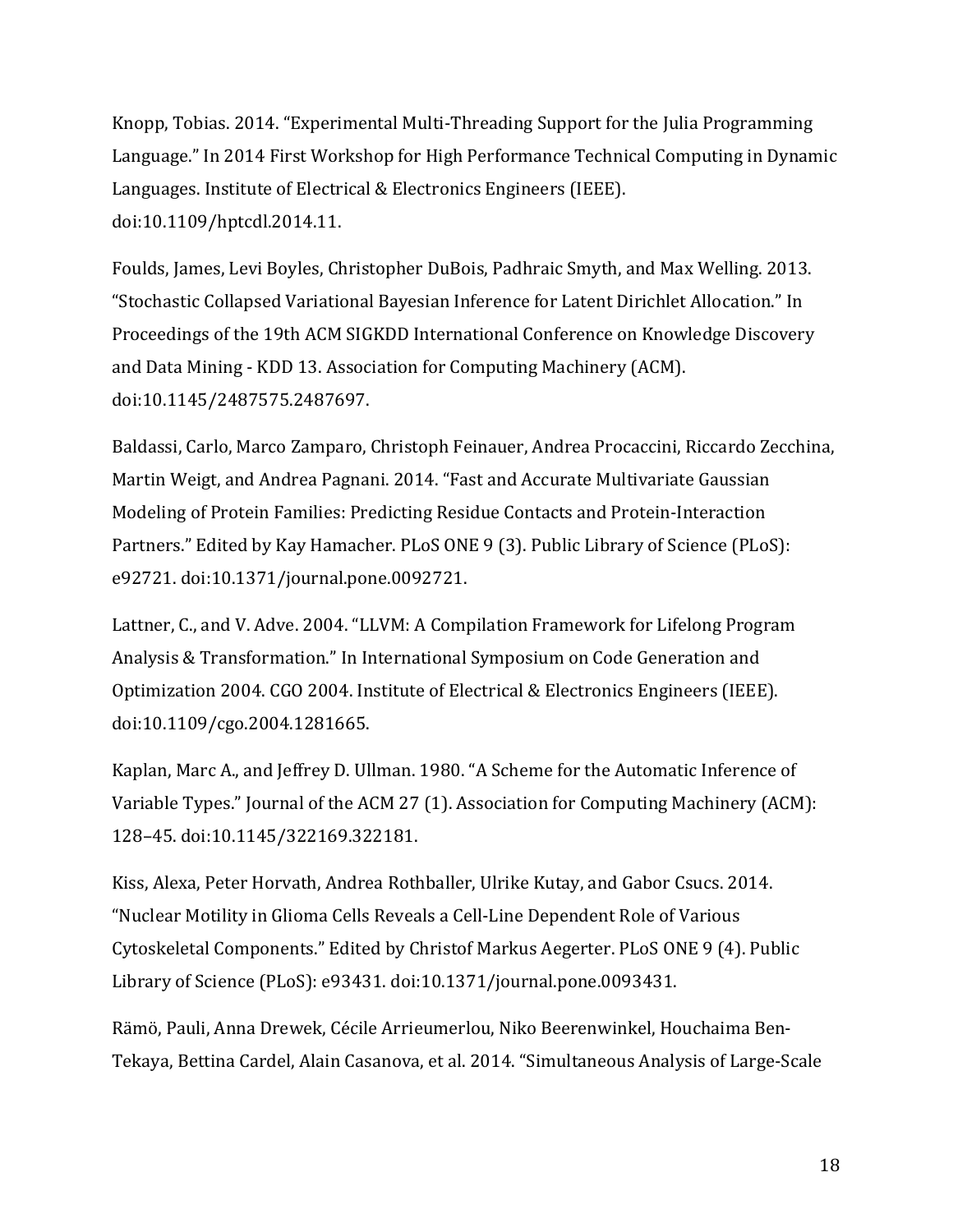RNAi Screens for Pathogen Entry." BMC Genomics 15 (1). Springer Science \$\mathplus\$ Business Media: 1162. doi:10.1186/1471-2164-15-1162.

Yakimovich, A, H Gumpert, CJ Burckhardt, VA Lütschg, A Jurgeit, IF Sbalzarini, and UF Greber. 2012. "Cell-Free Transmission of Human Adenovirus by Passive Mass Transfer in Cell Culture Simulated in a Computer Model.." J Virol 86: 10123-37.

Ledley, Robert S., and James B. Wilson. 1962. "Automatic-Programming-Language Translation through Syntactical Analysis." Commun. ACM 5 (3). Association for Computing Machinery (ACM): 145-55. doi:10.1145/366862.366872.

Irons, Edgar T. 1961. "A Syntax-Directed Compiler for ALGOL 60." Commun. ACM.

Autin, Ludovic, Garth Johnson, Johan Hake, Arne Olson, and Michel Sanner. 2012. "UPy: a Ubiquitous CG Python API with Biological-Modeling Applications." Computer Graphics and Applications, IEEE 32 (5). IEEE: 50-61.

Bornstein, B. J., S. M. Keating, A. Jouraku, and M. Hucka. 2008. "LibSBML: an API Library for SBML." Bioinformatics 24 (6). Oxford University Press (OUP): 880-81. doi:10.1093/bioinformatics/btn051.

Hunter, John D. 2007. "Matplotlib: A 2D Graphics Environment." Computing in Science & Engineering 9 (3). Institute of Electrical & Electronics Engineers (IEEE): 90-95. doi:10.1109/mcse.2007.55.

Barrett, Paul, John Hunter, J Todd Miller, J-C Hsu, and Perry Greenfield. 2005. "Matplotlib-A Portable Python Plotting Package." In Astronomical Data Analysis Software and Systems XIV, 347:91.

Moynihan, Vincent D., and Peter J. L. Wallis. 1991. "The Design and Implementation of a High-Level Language Converter." Softw: Pract. Exper. 21 (4). Wiley-Blackwell: 391-400. doi:10.1002/spe.4380210405.

Waters, R.C. 1988. "Program Translation via Abstraction and Reimplementation." IEEE Transactions on Software Engineering 14 (8). Institute of Electrical & Electronics Engineers (IEEE): 1207–28. doi:10.1109/32.7629.